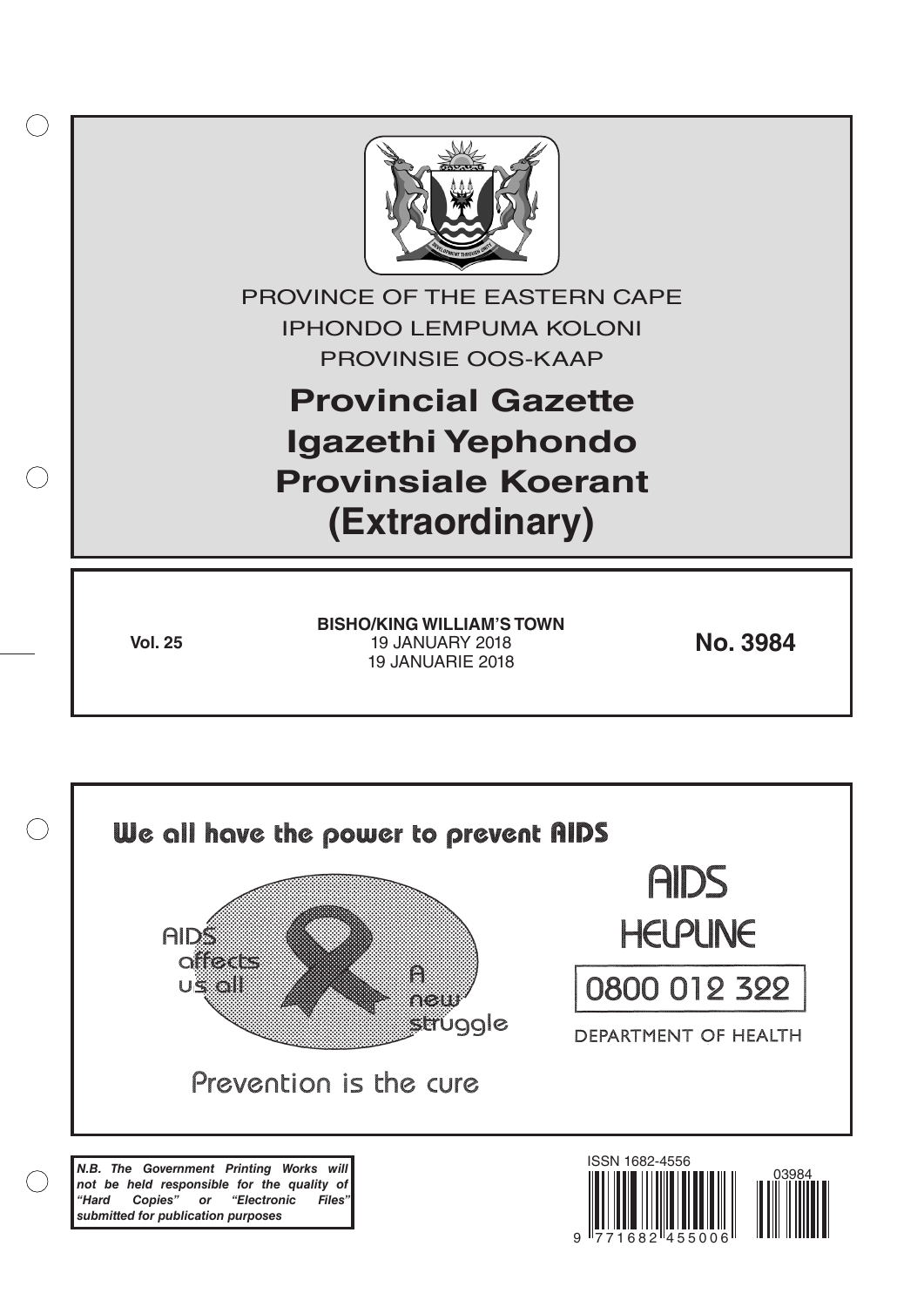## **IMPORTANT NOTICE:**

**The GovernmenT PrinTinG Works Will noT be held resPonsible for any errors ThaT miGhT occur due To The submission of incomPleTe / incorrecT / illeGible coPy.**

**no fuTure queries Will be handled in connecTion WiTh The above.**

## **CONTENTS**

|                                                                    | <i>Gazette Page</i> |     |
|--------------------------------------------------------------------|---------------------|-----|
|                                                                    | No.                 | No. |
| <b>LOCAL AUTHORITY NOTICES • PLAASLIKE OWERHEIDS KENNISGEWINGS</b> |                     |     |
|                                                                    | 3984                |     |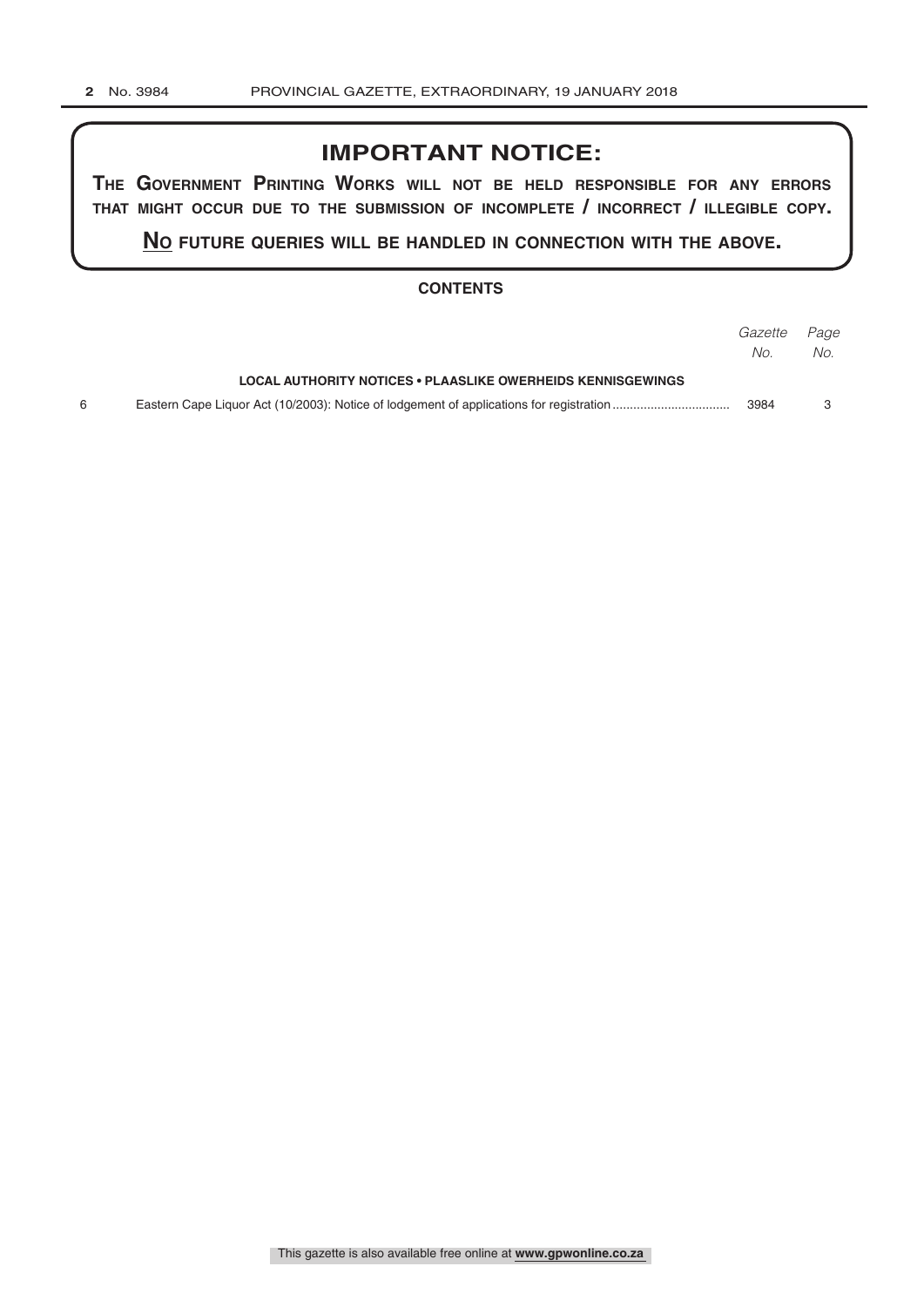## Local Authority Notices • Plaaslike Owerheids Kennisgewings

## **LOCAL AUTHORITY NOTICE 6 OF 2018**

1. CM3 [Reg 4 (1)

EASTERN CAPE LIQUOR ACT, 2003 (Act No. 10 of 2003) NOTICE OF LODGEMENT OF APPLICATIONS FOR REGISTRATION

Notice is hereby given that the applications for registration, particulars of which appear in the Schedule hereunder, have been lodged with the Board. Interested parties may, free of charge, inspect any application which appears in the Schedule hereunder and may within twenty one days of this notice, lodge with the Board written representations in support of, or written objections. LERATO RADIKOANYANA EASTERN CAPE LIQUOR BOARD 18 January 2018 **SCHEDULE** 

| <b>Application Number</b> |                  | Name and number of<br>Ward         | Kind of registration<br>applied for | Kind of<br>liquor to be<br>sold | Name under which business is to be<br>conducted and particulars of the erf.<br>street or farm |  |
|---------------------------|------------------|------------------------------------|-------------------------------------|---------------------------------|-----------------------------------------------------------------------------------------------|--|
|                           |                  |                                    |                                     |                                 |                                                                                               |  |
| 2.                        | REF8010165520082 | Ward 2 Sengu Local<br>Municipality | On and Off<br>Consumption           | All kinds                       | Swimming Pool, Esilindini Village,<br>Sterkspruit, 9762                                       |  |